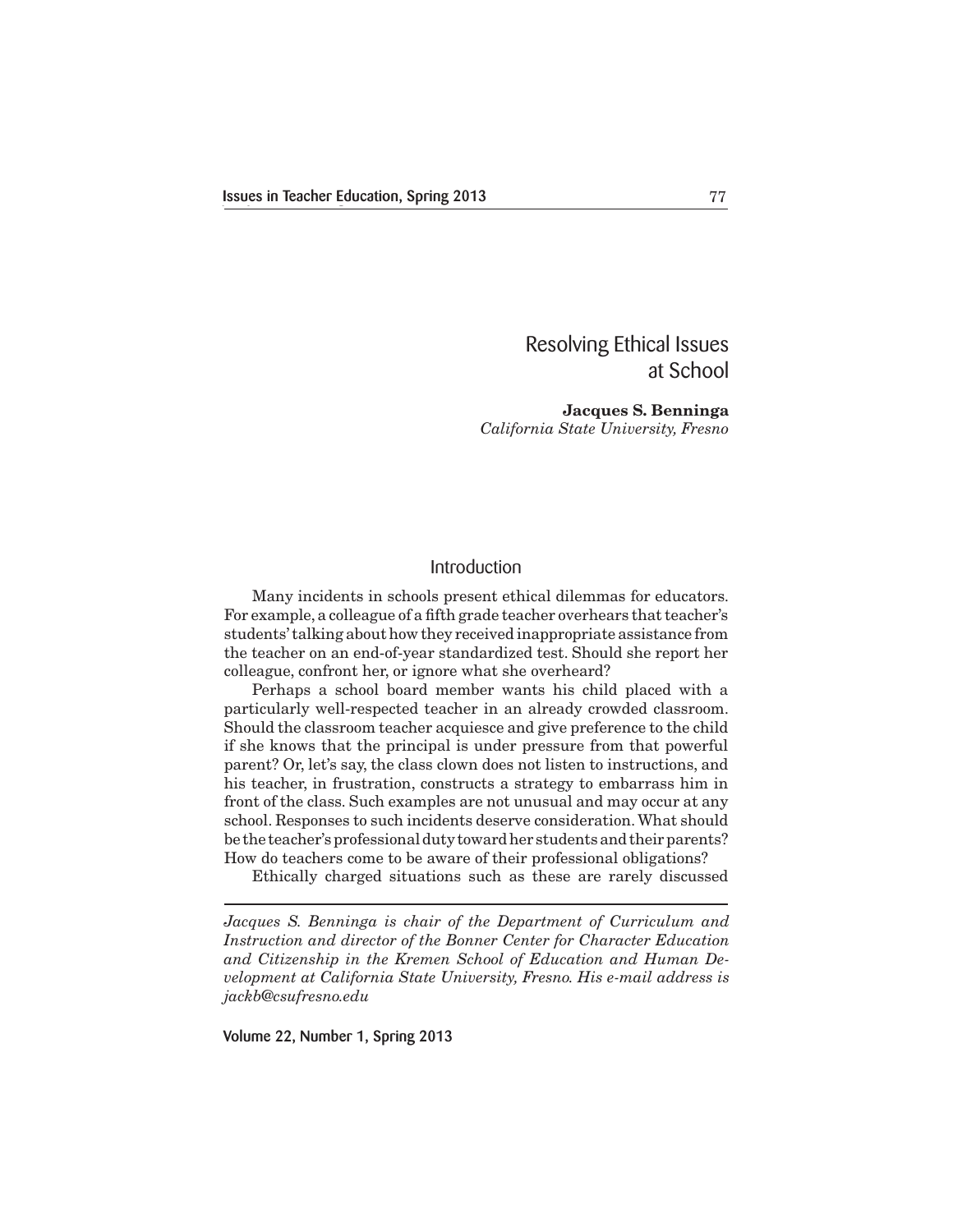openly in professional group settings such as teacher meetings. Although teachers may complain or gossip privately about pushy parents, unruly students, or perceived injustices in their school environment, public airings of professionally ethical concerns rarely find their way into teacher preparation programs, school faculty meetings, or inservice development sessions. Nevertheless, such issues cry out for discussion and deserve to be addressed head-on.

 One common dilemma faced by many teachers,and probably the most frequent ethical dilemma in any workplace, is the problem of balancing professionalobligationswithprivate,familymatters.Considerthepredicament of Callie Smith, a third-year teacher with a second grade class.

 CallieSmithwasanewly tenured,pregnantteacherwithatroubled marriage.Shewas,however,determined to keepher family relationship intact and left school at 3:30 p.m. each day to spend as much time as possible with her unemployed husband and their three-year old son. It was generally possible for Callie to leave at this time because her class was composed mainly of cooperative and attentive seven-year-old children. But Sarah was an exception.

 Sarah was not disruptive, but she was inattentive and slow in getting her work done. She had difficulty writing and misspelled more words than did the other children. She did not seem to understand directions and had difficulty expressing herself. Although she caused no problems, she was a slow learner. Callie was concerned enough to check out Sarah's file. There were no comments in her permanent file in regard to Sarah's learning ability and no record of test scores.

 Feeling a bit uneasy about Sarah, Callie took an opportunity to speak with Mrs. Brass, a more experienced fifth grade teacher. Mrs. Brass was a good teacher and was known as the teachers'"older sister." Many teachers liked her, and she liked when the younger teachers came to her for advice. Callie told Mrs. Brass about her pressures at home, involving her children and her husband. She cried. Callie also described Sarah's behavior and asked Mrs. Brass what she should do. Mrs. Brass understood Callie's pressures and was a sympathetic and reassuring listener.She had had her own relationship problems as well. With regard to Sarah, she suggested that Callie put her on the list for discussion at an upcoming Student Study Team (SST). She reminded Callie that the list was long and that the Team might not even get to Sarah this semester. Callie was pleased to have had someone so nice and understanding as Mrs. Brass with whom to talk.They hugged. She was relieved that she did not have to bear her pressures alone and that she had a friend at school.

 Later that night, Callie thought about the conversation with Mrs. Brass and about Sarah. She knew enough about the process of referring students for testing in anticipation of a SST meeting not to immediately add Sarah's name to the list. "Sarah really doesn't pose any problems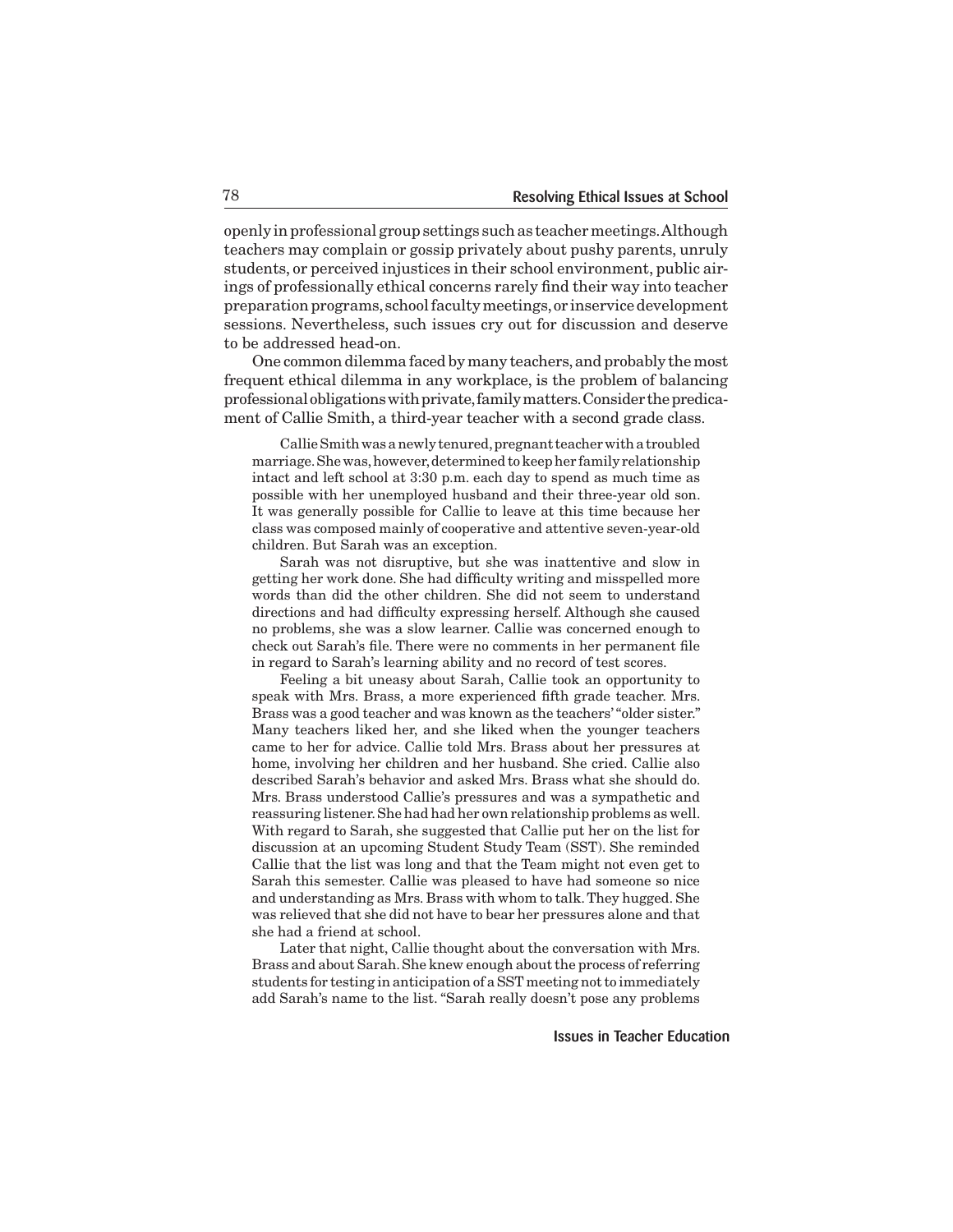in class," thought Callie."If I put her name on the SST list, I'll have to plan a series oftime-consuming modifications and then document all of them. Uggh! I've got so much to do already." She knew that she would have to prepare a written report about Sarah and then meet with the psychologist, the principal, and Sarah's parents. Then there might be additional meetings, and the end result most likely would be that Sarah would remain in her class, anyway. "I don't need this," she thought.

Several weeks later, Mrs. Brass asked, "Are you doing better, Callie? I hope so. By the way I didn't see Sarah's name on the SST agenda." Callie replied,"You're right about Sarah. But I didn't turn in her name to the SST because I'm working with her individually in class. I'm keeping my eye on her. I think she'll come around and maybe even blossom. She's so sweet."

This scenario about teacher Callie raises a series of significant questions:

• Is there something about Sarah's classroom performance that should trigger a response? If so, has Callie understood that a professional educator has a responsibility to place children first and that she cannot unreasonably deny them access to needed services or benefits?

• Does she understand that, as a professional educator, she is obligated to make a reasonable effort to protect her student from conditions harmful to learning?

• Is she aware that she has a responsibility for the welfare of her students, *as well as* for her own family, and that she must weigh personal and professional issues in such a way so as not to violate her professional obligations to students?

 How do we learn to reflect on such issues? Is it just self-evident that "good people" naturally understand how to behave properly in all contexts? Or might there be professional considerations that Callie should have understood in her role as a professional, but did not? Might some professional development related to the ethics of teaching have helped her to clarify her professional perspectives?

## Considering the Ethical in Teaching

 There is much to be gained from discussing cases such as Callie's, and it is unfortunate that more attention has not been focused on such discussions in faculty meetings and preservice preparation programs. Seasoned educators have an interest in the moral nature of teachers' attitudes and behaviors and are able to notice patterns and organize information in ways that new teachers cannot (Bransford, Brown, & Cocking, 2000). Discussing relevant ethical cases deepens their under-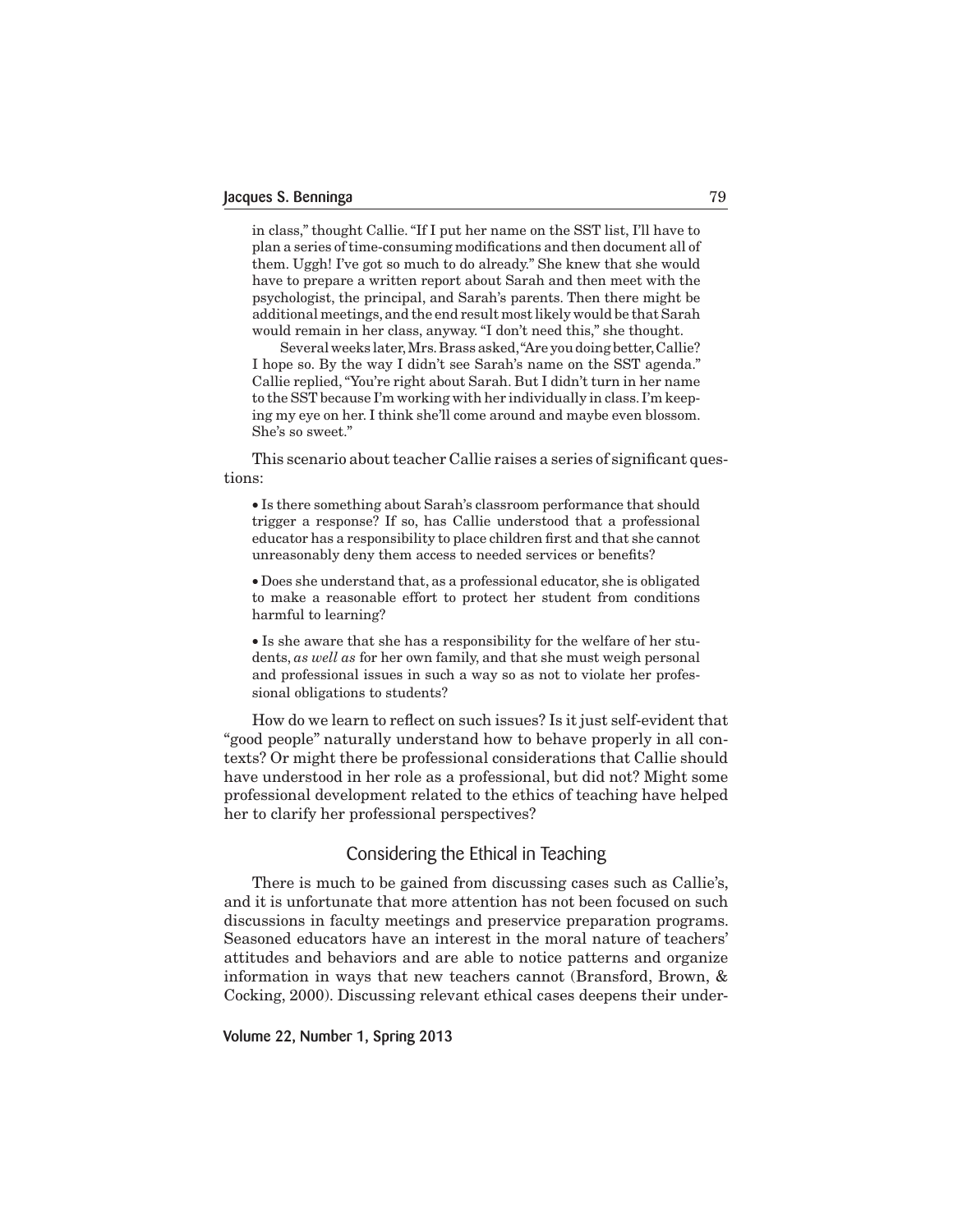standing and their sense of professionalism. Likewise, novice teachers can learn from such collegial discussions to notice indicative behaviors and thereby become more sensitive to ethical points of view.

 Philosophical issues related to the moral and ethical education of teachershavebeenthefocusofmanybooks (e.g.,Campbell,2003;Goodlad, Soder, & Sirotnik, 1990; Hansen, 2001; Sockett, 1993; Stengel & Tom, 2006; Strike & Soltis, 2009; Strike & Ternasky, 1993), demonstrating an ongoing professional interest in the moral nature of teachers' attitudes and behaviors.The consensus of these books was foreshadowed by John Goodlad (1990), who asked rhetorically why professionally prepared teachers were necessary at all if their sole purpose was only to teach children to read, write, and spell? Almost anyone can teach skills, he suggested. However, if the purpose of schools includes "the cultivation (with the family) of character and decency, and preparation for full participation in the human conversation—then teachers . . . become necessary" (p. 28).Taking Goodlad's logic one step further, Gary Fenstermacher (1990) asked, also rhetorically, "How is it possible to conceive of teaching [as] disconnected from its moral underpinnings?"(p. 132). In response to his ownquestion,hearguedthat,"Teachingbecomesnearlyincomprehensible when disconnected from its fundamental moral purposes" (p. 132).

 Several recent books have taken a practical approach to assisting teachers to resolve ethical issues that arise in their day-to-day professional lives. Many provide a conceptual foundation on which teachers might build their own problem-solving content. For example, Shapiro and Gross (2008) and Shapiro and Stefkovich (2011) present what they call a *Multiple Ethical Paradigm Framework* taken from the *ethic of justice* (rights and laws and social contracts), the *ethic of critique* (a critical theory challenge based on an analysis of social inequity),the *ethic of care* (a feminist perspective centered on nurturing and encouragement), and the *ethic of the profession* (the moral considerations unique to teaching, embodied in various ethical principles and codes of ethics as well as professional judgment and decision-making). Other books, for example Mahoney (2008), provide an introduction to major philosophies (e.g., Plato, Hume, Kant), while still others provide advice and guidance to teachers who face issues of ethical discord (e.g., Infantino &Wilke, 2009; Johns, McGrath, & Mathur, 2008; Mackenzie & Mackenzie, 2010). Each of these books presents cases, many prepared by practicing educators, followed by questions or other probing techniques designed to be used in teachers' meetings or other such professional groups.

 Few of these books, however, provide a decision-making framework for teachers to help them determine the procedures for the most adequate resolution when confronted with an ethical problem in the workplace.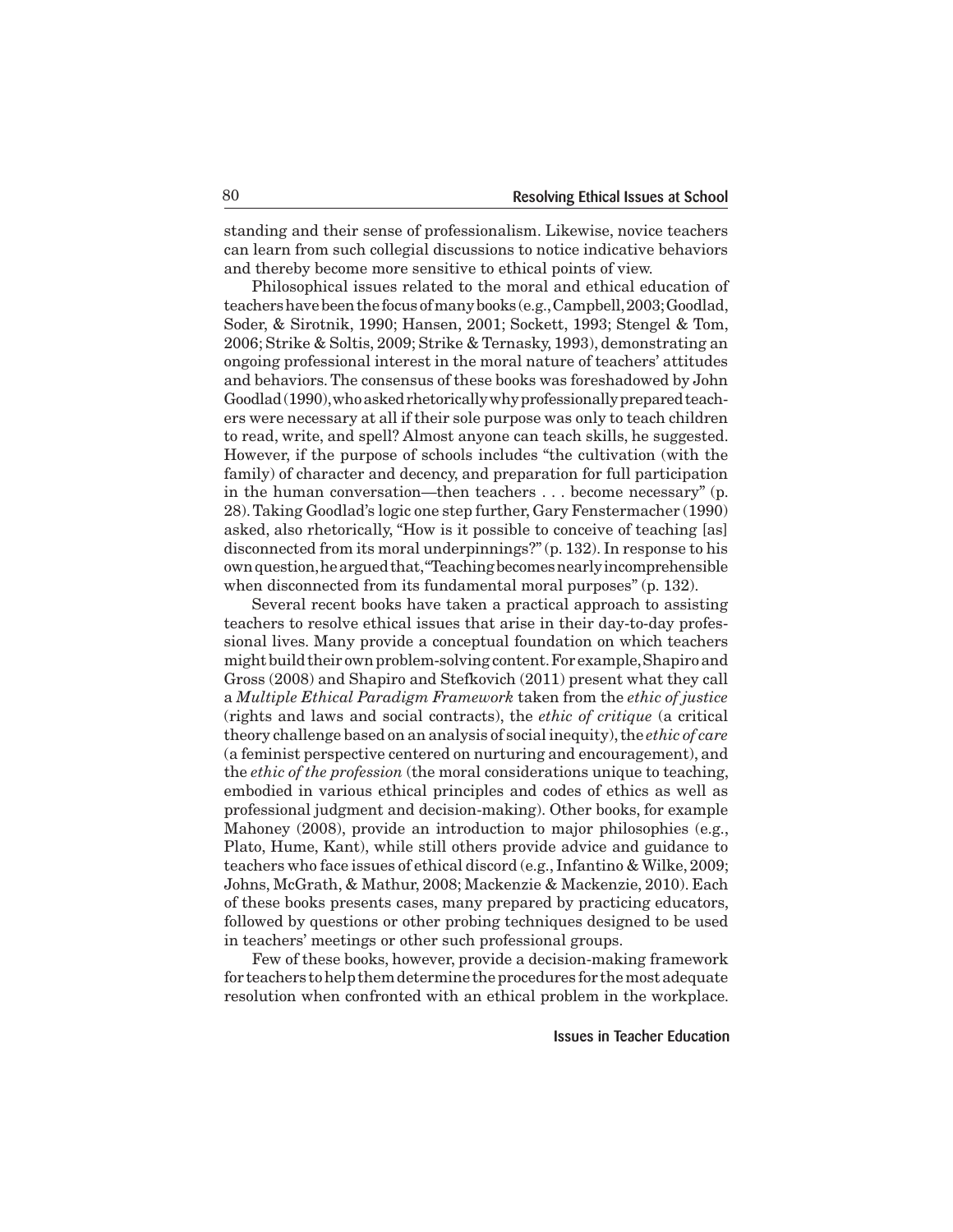This is a concern for education (Warnick & Silverman, 2011). Notably, there is research (e.g., Bebeau & Monson, 2008; Rest & Narvaez, 1994; Rest, Narvaez, Bebeau, & Thoma, 1999; Warnick & Silverman, 2011) that suggests that, under certain conditions, collegial professional ethical discussions can lead to ethical understandings and consensus and an improvement in adult moral reasoning. Group discussions, using relevant and realistic scenarios, are most appropriate for enhancing such development. According to Snarney and Samuelson (2008),"[T]he most powerful interventions for stimulating moral stage change are those that involve discussions of real problems and situations occurring in natural groups . . . in which all participants are empowered to have a say in the discussion" (p. 70).

## Possible Directions

 Several thoughtful procedures for the analysis and resolution of professional ethical dilemmas exist. Warnick and Silverman (2011) developed a process that integrates philosophical theory, professional codes of ethics, and case analysis. Their process uses a framework for resolving dilemmas that is comprised of nine steps, from compiling information about the case, to identifying and defining the ethical problem, to identifying options, to making a decision, and then evaluating it.

 Additionally, developmental theory provides a framework for our understanding of ethical dilemmas, how better to comprehend them, and how more adequately to resolve them. A program of ethical education that grew out of the work of Lawrence Kohlberg (1981), first developed for dental professionals at the University of Minnesota more than 30 years ago,has been adapted to other professional preparation programs, including teacher preparation (Rest & Narvaez, 1994). Known as the Four-Component Model of Moral Maturity, the framework assumes that moral behaviors are built on considerations of a series of component processes leading to dilemma resolutions at one of three ethical judgment levels (Bebeau, Rest, & Narvaez, 1999). The more deeply these components are taken into account when thinking about a moral dilemma, the more mature the resolution levels tend to be. The components include:

• *Moral sensitivity*. This involves the ability to interpret the reactions of other people and to be aware of how our actions affect others.

• *Moral judgment*. This refers to intuitions about what is most fair and moral.

• *Moral motivation*. This is the importance assigned to professional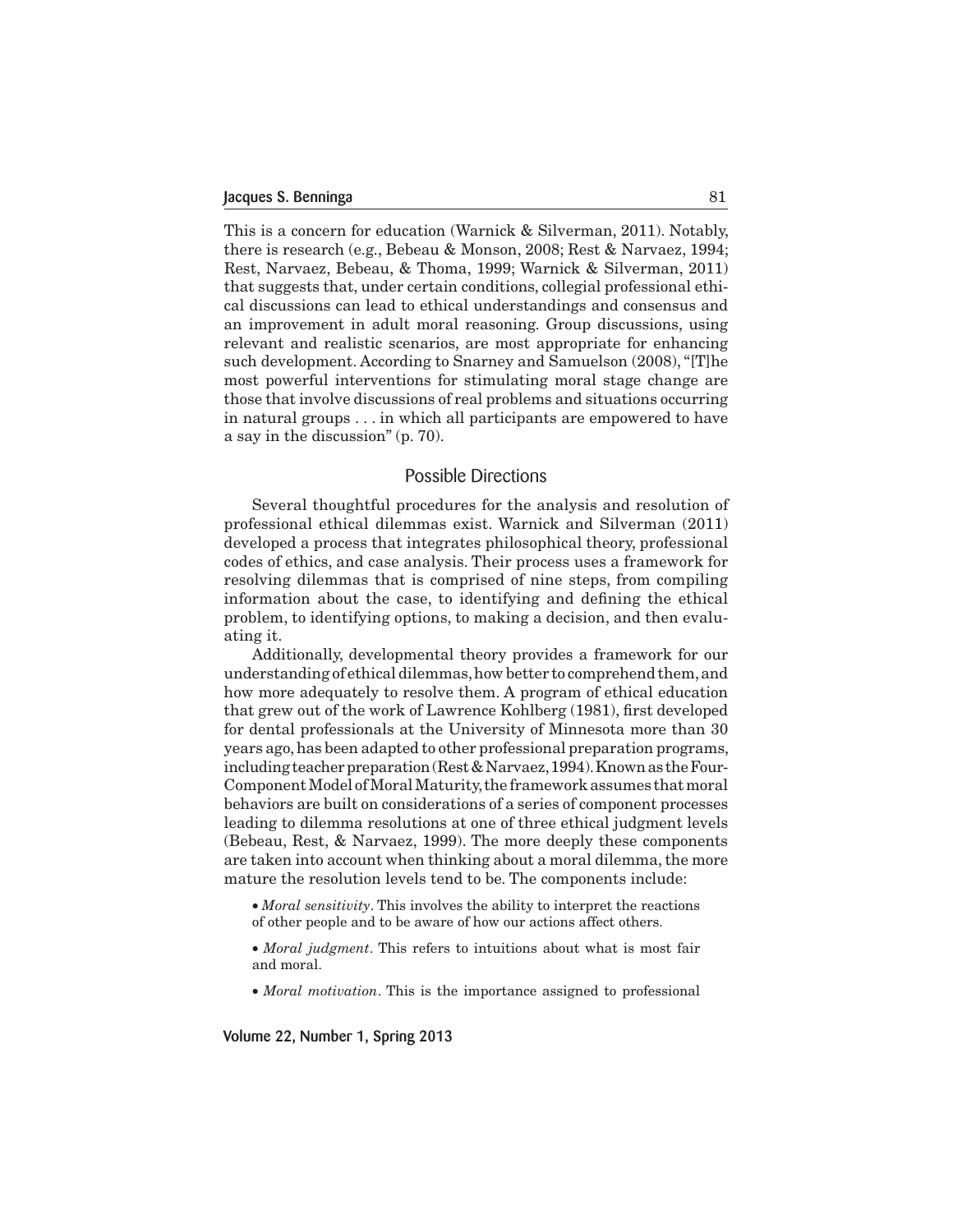moral values over personal values when one is faced with an ethical dilemma.

• *Moral character.* This refers to an individual's disposition to act on her moral convictions.

 From their analysis of how adults resolved moral dilemmas using these four components of moral decision-making, Rest et al. (1999) were able to identify three developmental ethical levels of moral thinking. When faced with a moral dilemma, adults tend to rely differentially on the four components and thus resolve the ethical problem from one of the following developmental perspectives, each progressively more mature.

• The *personal interest* level is the most basic level of adult moral reasoning. At this level, dilemmas are resolved on the basis of direct advantage to the focus person in the case. That is, a judgment is made about sensitivity, judgment, motivation, and character that focuses on concern for maintaining approval from family or friends and doing what is best for the self, with less consideration given to the effect of one's behavior on others. The reason for doing "the right thing" at this level is to serve one's own needs or interests.

• The *maintaining norms* level is the next level of moral reasoning. At this level, dilemma resolution is focused on maintaining the existing legal system, rules, and/or societal and professional norms or codes. Behaviors are judged as right when they fulfill the duties to which one has agreed or when they contribute to the society, group, or intent of the profession. At this level, laws are to be upheld (except in extreme cases),andprofessional sensitivity,judgment,motivationandcharacter evolve from an interpretation of those laws and norms.

• The *post-conventional* is the highest level of moral maturity. At this level, dilemmas are resolved on the basis of consensus-producing procedures (e.g., majority vote), due process, safeguarding minimal basic rights, or on an appeal to moral principles. The outcome should be to uphold the basic rights, values, and legal contracts of a society, even when they conflict with the concrete rules and laws of the group (Bebeau & Thoma, 2003; Kohlberg, 1981).

 Putting these components and their resulting levels to use is not an easy undertaking in schools that already feel the pressures of accountability and where teachers already are engaged in full schedules of instructionally-related professional development. Expecting teachers to have grounding in ethical theory or developmental theory is not always possible. But it is natural for professionals to be concerned about the ethical implications of their work with colleagues, students and the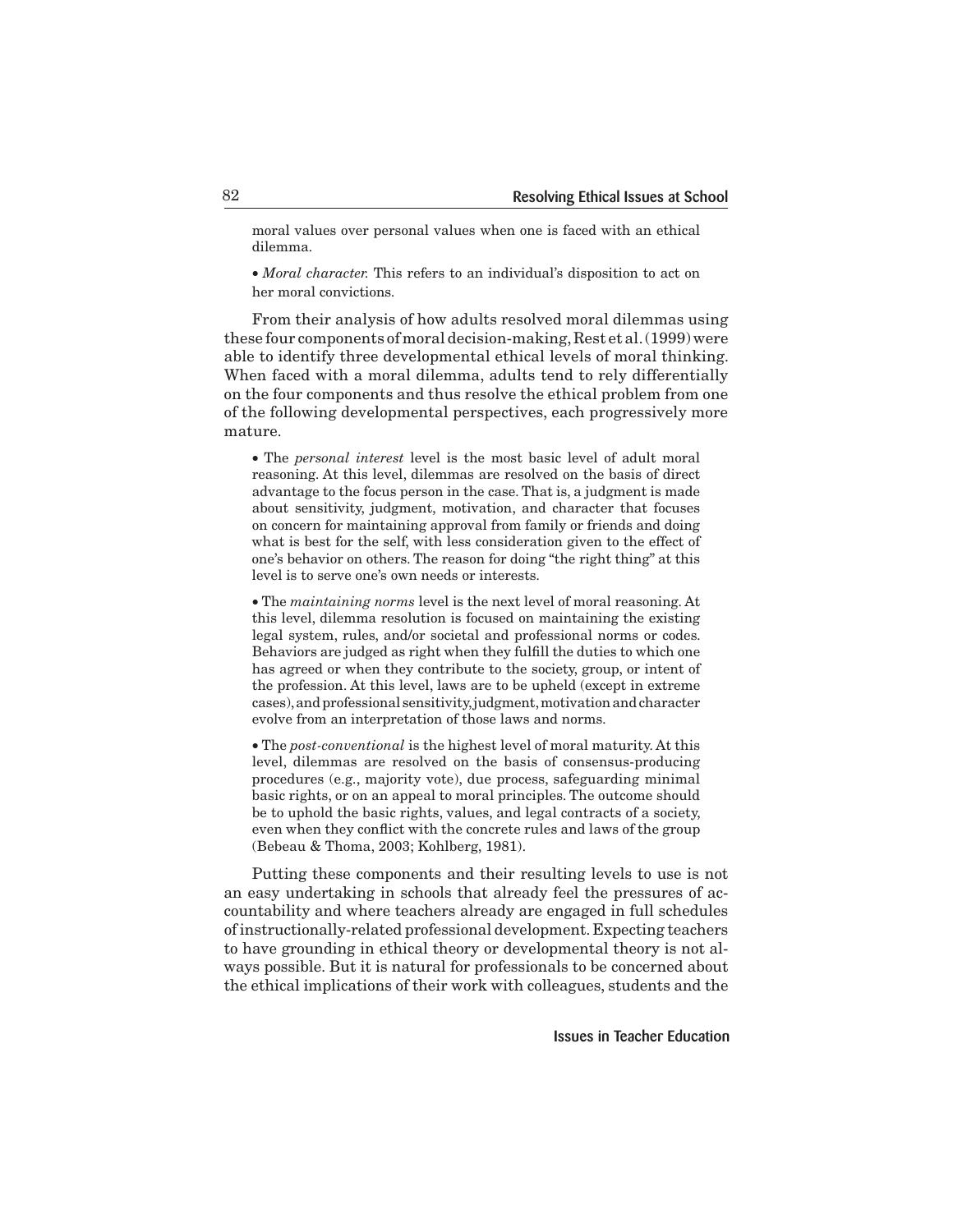students' parents and, therefore, the four components and three levels comprise a useful framework.

 Teachers, like most empathetic professionals, are interested in questions related to what is going on in a questionable situation. They are interested in understanding why a person is acting this way (moral sensitivity). They want to know if there is a more adequate way to act (moral judgment).Finally,they tend to putthemselves into the situation and to ask themselves, "If I were in this situation, what would I think to be the best way to resolve it (moral motivation), and would I actually follow through in that way (moral character)?"

## A Professional Code of Ethics

 Many professions have written codes of ethics (e.g., Gorlin, 2000). These codes, usually drawn from philosophical principles, provide guidance for those in that profession and are used by those professionals to make judgments. One such document for educators is the National Education Association's *Code of Ethics* (NEA; 2012), which can be very helpful in the process of identifying and resolving professional dilemmas*.*The NEA code contains two principles: a commitment to the student and a commitment to the profession (see Figure 1). Included under each is a series of behavioral indicators (e.g., the educator "shall not unreasonably deny the students' access to varying points of view"; "shall not use professional relationships with students for private advantage"; "shall not misrepresent his/her professional qualifications"). Combined with the four components of moral maturity, the NEA's code of ethics can provide a simple, yet powerful, mechanism to evaluate professional ethical issues in education. It can be used to identify professional expectations (i.e., moral sensitivity issues) and thus assist in the identification of moral problems and in the resolution of professional moral dilemmas.

## Analyzing the Callie Case

Although professional codes do not supplant deeper and broader knowledge of philosophical theories, they can be useful in identifying red-flag behaviors. Similarly, teachers do not have to have a deep understanding of developmental theory to attribute motivation to the actors in real-life cases. The NEA Code of Ethics and the Four-Component Model, with its resultant three developmental ethical levels of moral thinking, are suitable starting points for group discussions of professional dilemmas.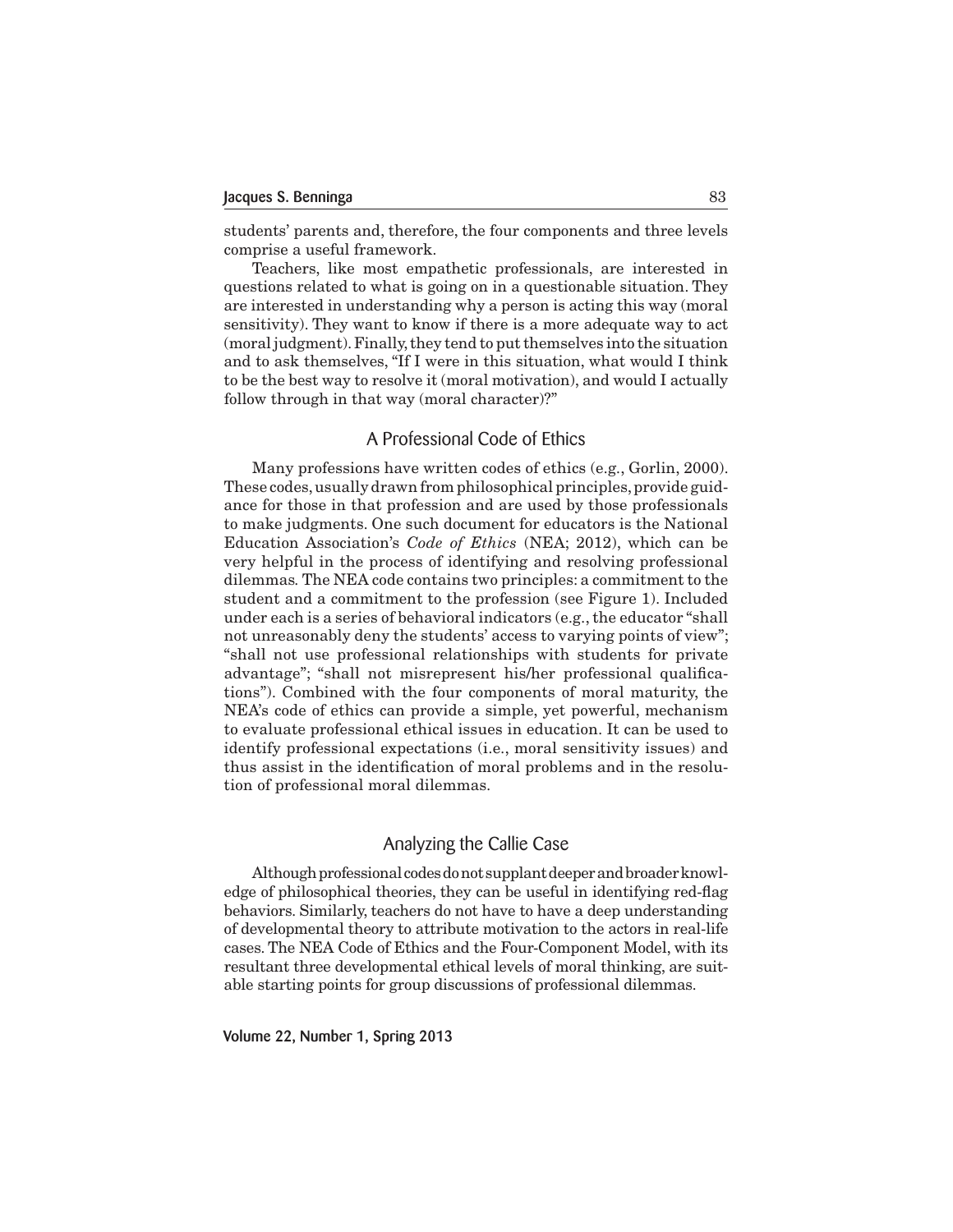Let's return to the case of Callie Smith and her second grade classroom. Here are some questions that should be discussed.

1. What are the issues in this case (moral judgment)? What information can you infer about the priorities of Callie and Mrs. Brass (moral sensitivity)? What is the impact of their behavior with regard to services to which Sarah may be appropriately entitled (moral sensitivity)?What should be done in this situation (moral motivation)? What would you do (moral character)?

2. What is in Sarah's best interest? Are there attributes related to her

## **Figure 1**

# **Code of Ethics of the Education Profession**

#### **Preamble**

*The National Education Association believes that the education profession consists of one education workforce serving the needs of all students and that the term 'educator' includes education support professionals.*

*The educator, believing in the worth and dignity of each human being, recognizes the supreme importance of the pursuit of truth, devotion to excellence, and the nurture of democratic principles. Essential to these goals is the protection of freedom to learn and to teach and the guarantee of equal educational opportunity for all. The educator accepts the responsibility to adhere to the highest ethical standards.*

*The educator recognizes the magnitude of the responsibility inherent in the teaching process. The desire for the respect and confidence of one's colleagues, of students, of parents, and of the members of the community provides the incentive*  to attain and maintain the highest possible degree of ethical conduct. The Code of *Ethics of the Education Profession indicates the aspiration of all educators and provides standards by which to judge conduct.*

*The remedies specified by the NEA and/or its affiliates for the violation of any provision of this Code shall be exclusive and no such provision shall be enforceable in any form other than one specifically designated by the NEA or its affiliates.*

#### **Principle I**

#### **Commitment to the Student**

The educator strives to help each student realize his or her potential as a worthy and effective member of society. The educator therefore works to stimulate the spirit of inquiry, the acquisition of knowledge and understanding, and the thoughtful formulation of worthy goals.

In fulfillment of the obligation to the student, the educator—

1. Shall not unreasonably restrain the student from independent action in the pursuit of learning

2. Shall not unreasonably deny the student access to varying points of view.

3. Shall not deliberately suppress or distort subject matter relevant to the student's progress.

4. Shall make reasonable effort to protect the student from conditions harmful to learning or to health and safety.

5. Shall not intentionally expose the student to embarrassment or disparagement.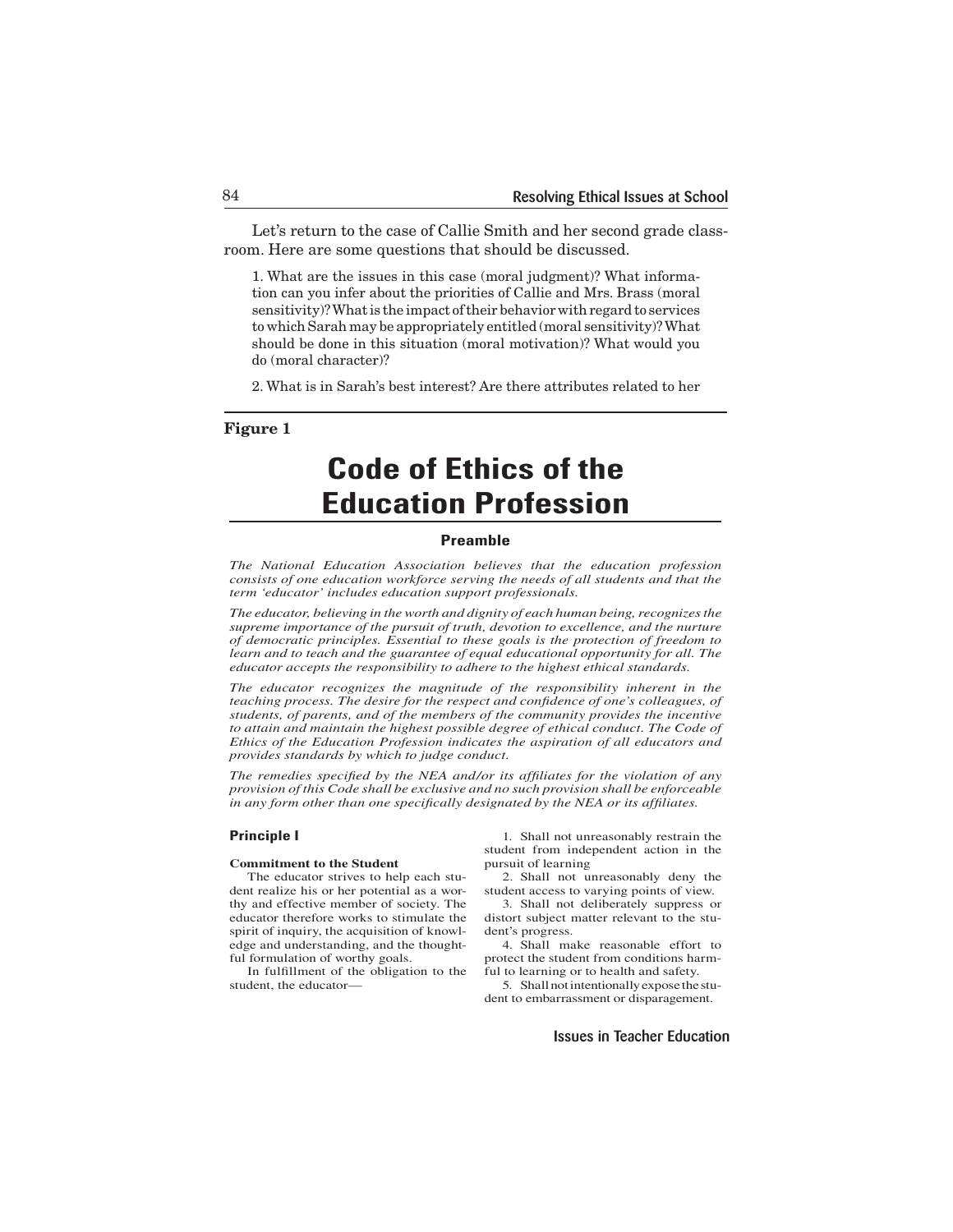classroom behaviors that provide hints about her educational needs (moral sensitivity)? Does Principle I of the NEA code provide guidance? If so, which indicators (moral motivation and moral character)?

3. Do the developmental levels of moral thinking give you an indication of Callie's state of mind with regard to the issues in this dilemma? That is, does she operate more from the Personal Interest level or from the Maintaining Norms level (moral judgment)? Are her motivations consistent with her professional responsibilities as defined in the NEA code (moral motivation and moral character)?

4. What do you think is the perspective of Mrs. Brass? Might her primary concerns be that Callie should like and respect her and that she

### **Figure 1 (continued)**

#### Code of Ethics of the Education Profession

6. Shall not on the basis of race, color, creed, sex, national origin, marital status, political or religious beliefs, family, social or cultural background, or sexual orientation, unfairly-

• Exclude any student from participation in any program

- Deny benefits to any student
- Grant any advantage to any student
- 7. Shall not use professional relation-

ships with students for private advantage.

8. Shall not disclose information about students obtained in the course of professional service unless disclosure serves a compelling professional purpose or is required by law.

#### **Principle II**

#### **Commitment to the Profession**

The education profession is vested by the public with a trust and responsibility requiring the highest ideals of professional service.

In the belief that the quality of the services of the education profession directly influences the nation and its citizens, the educator shall exert every effort to raise professional standards, to promote a climate that encourages the exercise of professional judgment, to achieve conditions that attract persons worthy of the trust to careers in education, and to assist in preventing the practice of the profession by unqualified persons.

In fulfillment of the obligation to the profession, the educator-

1. Shall not in an application for a professional position deliberately make a false statement or fail to disclose a material fact related to competency and qualifications.

2. Shall not misrepresent his/her professional qualifications.

3. Shall not assist any entry into the profession of a person known to be unqualified in respect to character, education, or other relevant attribute.

4. Shall not knowingly make a false statement concerning the qualifications of a candidate for a professional position.

5. Shall not assist a noneducator in the unauthorized practice of teaching.

6. Shall not disclose information about colleagues obtained in the course of professional service unless disclosure serves a compelling professional purpose or is required by law.

7. Shall not knowingly make false or malicious statements about a colleague.

8. Shall not accept any gratuity, gift, or favor that might impair or appear to influence professional decisions or action.

-Adopted by the 1975 Representative Assembly, amended 2010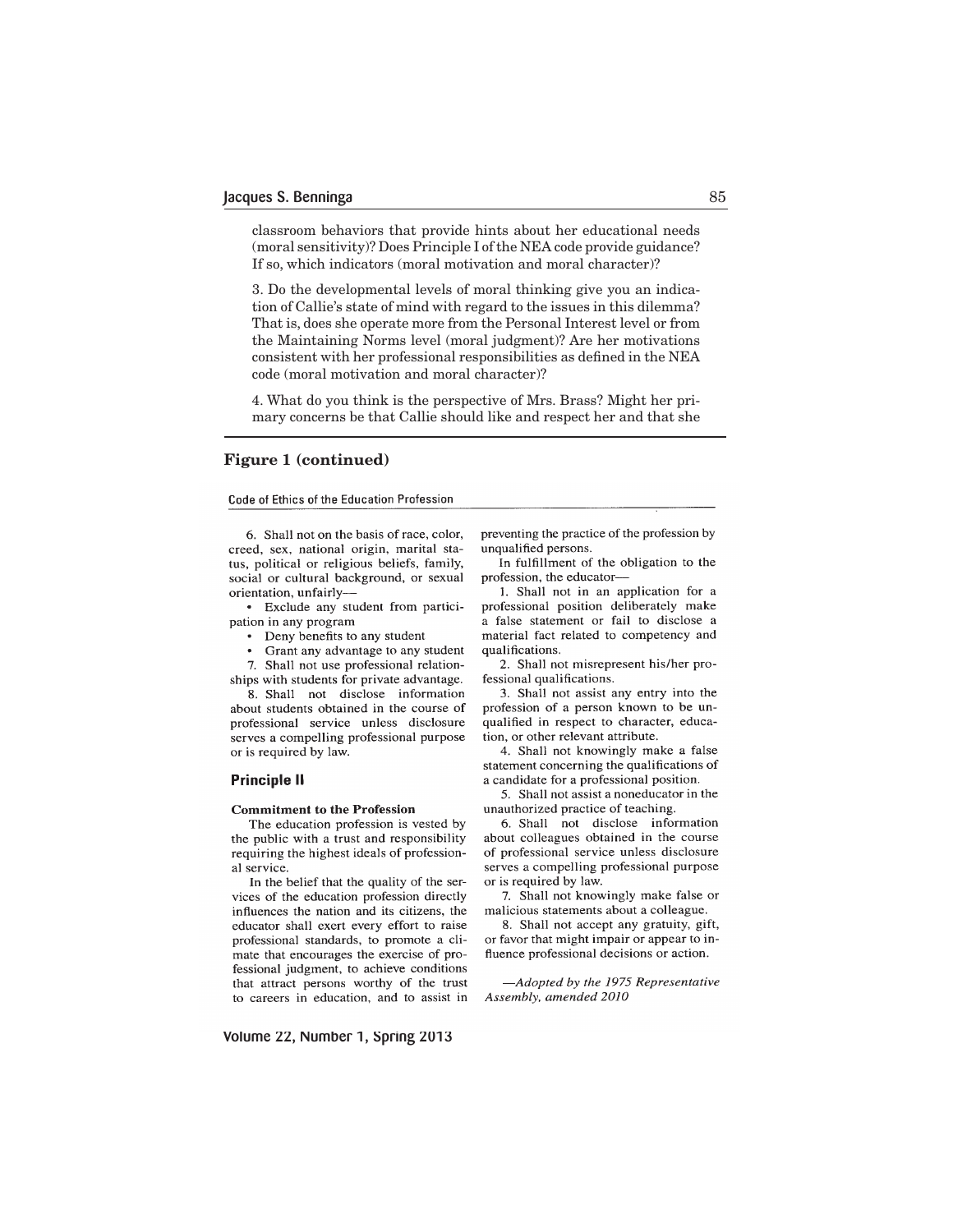continue to come to her for advice (personal interest moral thinking); or that Sarah receive appropriate services (maintaining norms moral thinking); or that all school personnel have as their primary professional responsibility the well-being of all children under their care (post-conventional moral thinking)? What are the indicators of her behavior that provide clues? How might Mrs. Brass use the NEA code to provide direction as she guides Callie?

5.Whatwould youdo inthis case (moral character)?What do youbelieve is an appropriate developmental ethical level of moral thinking, and why? What might an appropriate resolution look like (moral judgment, moral motivation and moral character)?

## Conclusion

 Discussion of professional ethical standards should find a rightful place at schools throughout the country. Such discussions reinforce professional aspirations and, in doing so, serve to remind the practitioners of their obligations.According to Bebeau and Monson (2008),"by setting forth expectation of members [of a profession] in codes of ethics, and other oaths, a profession establishes the right to expect that persons who join the profession will conduct themselves in accord with such expectations" (p. 561).

 But we also know that simple discussions of ethical issues, i.e., just talking, can lead nowhere. Dilemmas are fun to talk about but often result in relativistic outcomes. Often the result is the question, "Who are you to tell me how to act?"

 While such outcomes may conclude a discussion of *personal* dilemmas,the case for professional ethical dilemmas is very different. In many cases, the outcomes of those professional discussions ought to be clear. For the helping professions, the end result is to work toward the best interests of our clientele and to advance the public good. Those are the outcomes for which we strive in our professional practice.

 Developmental science has informed our understanding of how professionals make mature, job-related decisions when faced with onthe-job ethical dilemmas.Young, inexperienced teachers are not as good at making reasoned choices as are their more experienced colleagues. Further as the research suggests, the ability to make those mature ethical decisions rests partially with the exercise of relevant thinking through practice. The more that ethical dilemmas are discussed in a group, the better that professionals become at making professional decisions. Just as teachers practice learning new techniques and technologies to improve instruction, the practice of moral decision-making through discussion improves moral thinking.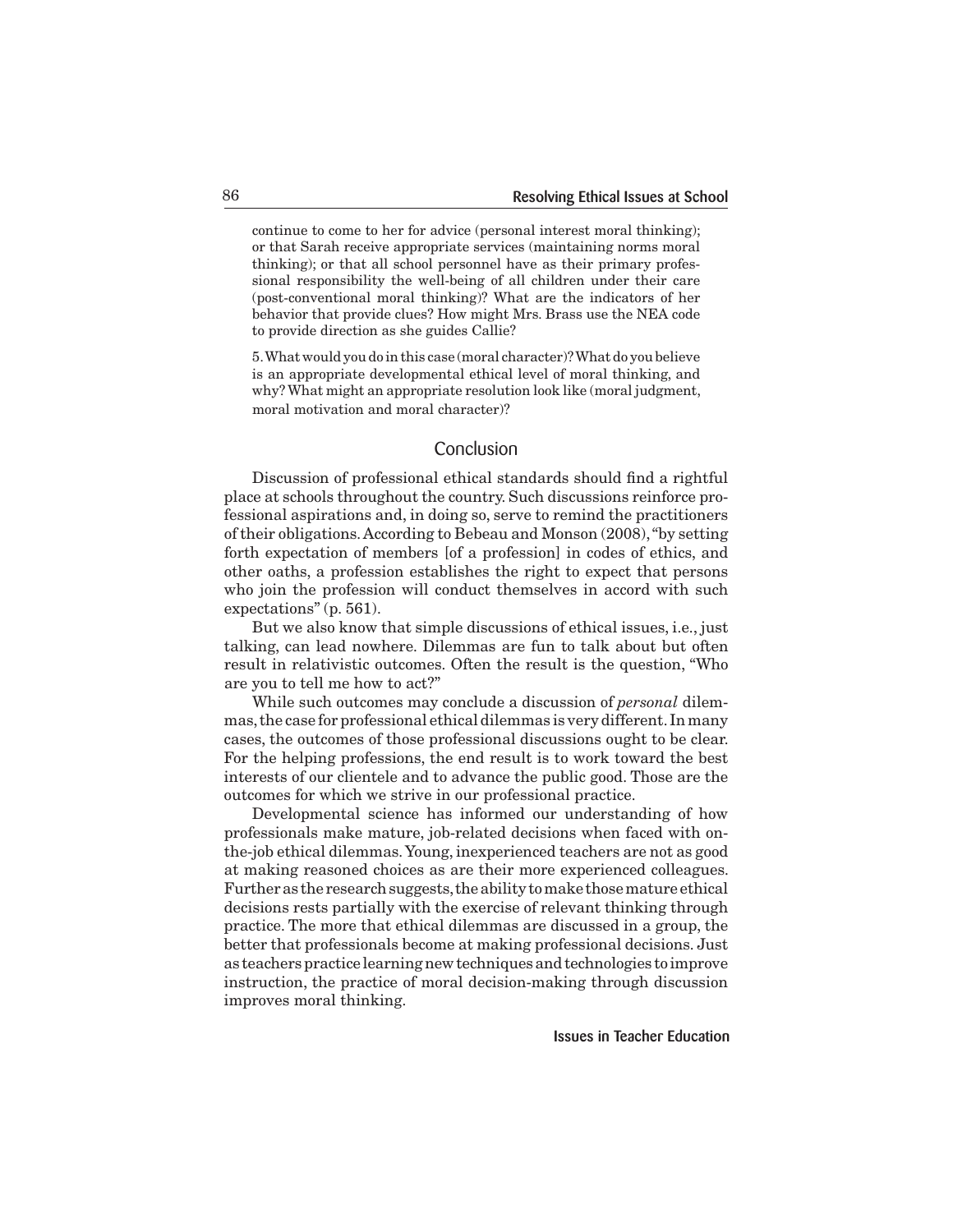The framework presented here—the Four Component Model of Moral Maturity and the resultant three ethical levels of moral thinking—can assist teachers as they confront dilemmas in their own schools and classrooms. A professional code of ethics can assist educators in that process by identifying positive behaviors for which they are obligated. Reasoned discussion by professionals of significant ethical dilemmas improves moral thinking, ethical behavior, and, hopefully, the climate of schools. In a democracy, that end is no less important than enhanced test scores.

## References

- Bebeau, M. J., & Monson, V. E. (2008). Guided by theory, grounded in evidence: A way forward for professional ethics in education. In L. P. Nucci & D. Narvaez (Eds.), *Handbook of moral and character education* (pp. 557-582). New York: Routledge.
- Bebeau,M.J.,Rest,J.R.,& Narvaez,D.(1999).Beyondthepromise:Aperspective on research in moral education. *Educational Researcher, 28*(4), 18-26.
- Bebeau, M. J., & Thoma, S. J. (2003). *Guide for the DIT-2*. Minneapolis, MN: Center for the Study of Ethical Development.
- Bransford, J. D., Brown, A. L., & Cocking, R. R. (Eds.). (2000). *How people learn: Brain, mind, experience and school*. Washington, DC: National Academy Press.
- Campbell, E. (2003). *The ethical teacher*. Berkshire, UK: Open University.
- Fenstermacher,G.D.(1990).Some moral considerations on teaching as a profession. In J. I.Goodlad,R.Soder, & K.A.Sirotnik (Eds.),*The moral dimensions of teaching* (pp. 130-151). San Francisco: Jossey-Bass.
- Goodlad, J. I. (1990). The occupation of teaching in schools. In J. I. Goodlad, R. Soder, & K. A. Sirotnik (Eds.), *The moral dimensions of teaching* (pp. 3-34). San Francisco: Jossey-Bass.
- Goodlad, J. I., Soder, R., & Sirotnik, K. A. (Eds.). (1990). *The moral dimensions of teaching*. San Francisco: Jossey-Bass.
- Gorlin, R.A. (Ed.). (2000). *Codes of professional responsibility: Ethics standards in business, health and law* (4th ed.). Washington, DC: Bureau of National Affairs.
- Hansen, D. T. (2001). *Exploring the moral heart of teaching: Toward a teacher's creed*. New York: Teachers College.
- Infantino, R., & Wilke, R. (2009). *Tough choices for teachers: Ethical challenges in today's schools and classrooms*. Lanham, MD: Rowman & Littlefield.
- Johns, B. H., McGrath, M. Z., & Mathur, S. R. (2008). *Ethical dilemmas in education: Standing up for honesty and integrity*. New York: Rowman & Littlefield.
- Kohlberg, L. (1981). *Essays on moral development: The philosophy of moral development: Moral stages and the idea of justice* (Vol. 1). San Francisco: Harper & Row.
- Mackenzie,S.V.,&Mackenzie,G.C.(2010).*Now what? Confronting and resolving ethical questions: A handbook for teachers*. Thousand Oaks, CA: Corwin.